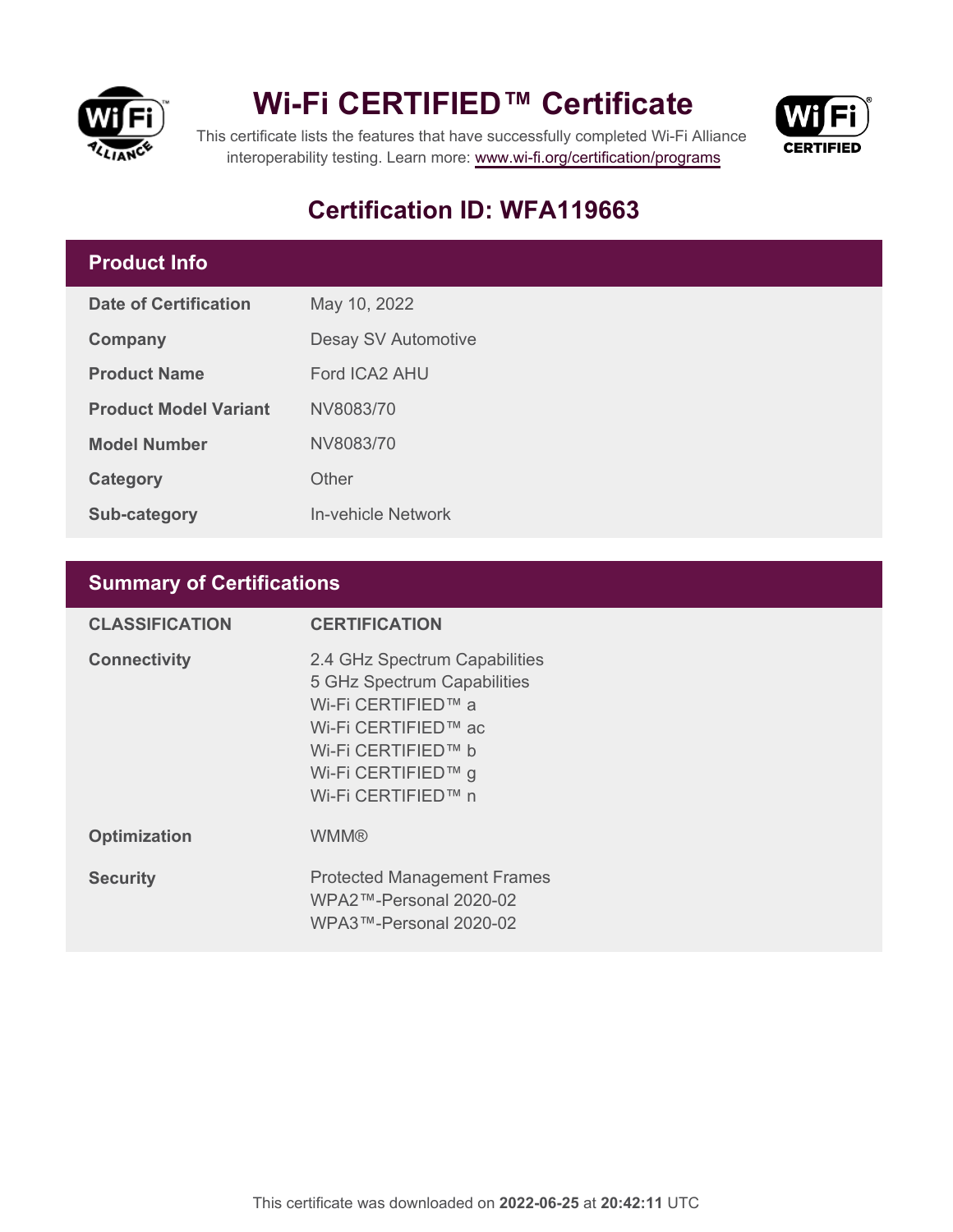

# **Wi-Fi CERTIFIED™ Certificate**

**Certification ID: WFA119663**



| <b>Role: Access Point</b>                                                                       |                                                                |               | Page 2 of 3  |
|-------------------------------------------------------------------------------------------------|----------------------------------------------------------------|---------------|--------------|
| <b>Wi-Fi Components</b>                                                                         |                                                                |               |              |
| <b>Wi-Fi Component Operating System</b>                                                         | <b>RF Architecture</b>                                         |               |              |
| Android8.1.0                                                                                    | <b>Bands Supported</b>                                         | Transmit (Tx) | Receive (Rx) |
| <b>Wi-Fi Component Firmware</b>                                                                 | $2.4$ GHz                                                      | $\mathbf{1}$  | 1            |
| A <sub>0</sub>                                                                                  | 5 GHz                                                          | 1             | 1            |
| <b>Certifications</b>                                                                           |                                                                |               |              |
| 2.4 GHz Spectrum Capabilities                                                                   | Wi-Fi CERTIFIED™ b                                             |               |              |
| 20 MHz Channel Width in 2.4 GHz                                                                 | Wi-Fi CERTIFIED™ g                                             |               |              |
| <b>5 GHz Spectrum Capabilities</b>                                                              | Wi-Fi CERTIFIED™ n                                             |               |              |
| 20 MHz Channel Width in 5 GHz<br>40 MHz Channel Width in 5 GHz<br>80 MHz Channel Width in 5 GHz | OBSS on Extension Channel<br>Short Guard Interval<br>A-MPDU Tx |               |              |
| <b>Protected Management Frames</b>                                                              |                                                                |               |              |
| <b>WMM®</b>                                                                                     |                                                                |               |              |
| WPA2™-Personal 2020-02                                                                          |                                                                |               |              |
| WPA3™-Personal 2020-02                                                                          |                                                                |               |              |
| Wi-Fi CERTIFIED™ a                                                                              |                                                                |               |              |
| Wi-Fi CERTIFIED™ ac                                                                             |                                                                |               |              |
| A-MPDU with A-MSDU<br><b>MCS 8-9 Rx</b><br>Short Guard Interval                                 |                                                                |               |              |